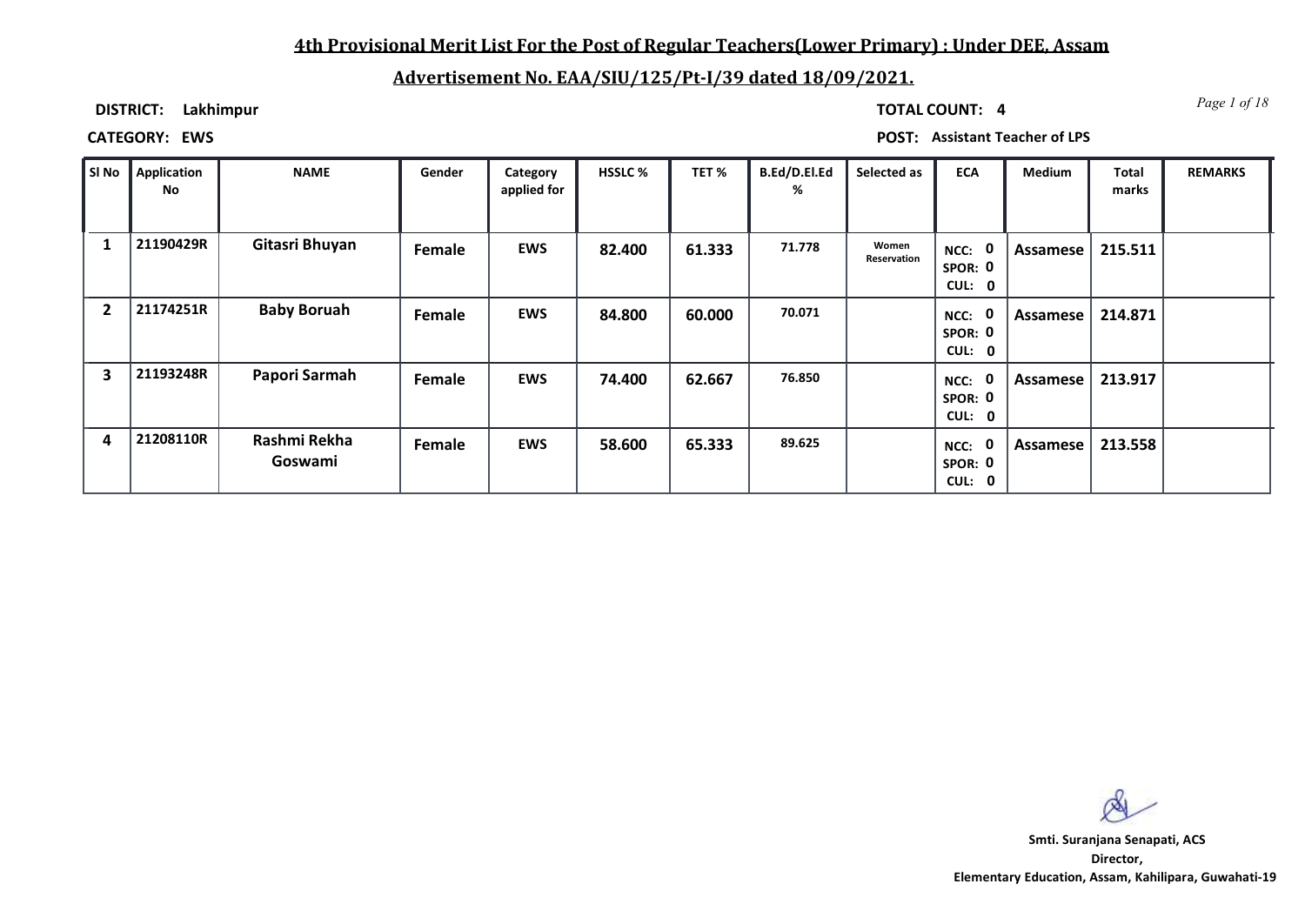### **CATEGORY: OBC/MOBC POST: Assistant Teacher of LPS**

| SI No                   | <b>Application</b><br>No | <b>NAME</b>             | Gender      | Category<br>applied for | <b>HSSLC%</b> | TET %  | B.Ed/D.El.Ed<br>% | Selected as          | <b>ECA</b>                          | <b>Medium</b>   | <b>Total</b><br>marks | <b>REMARKS</b> |
|-------------------------|--------------------------|-------------------------|-------------|-------------------------|---------------|--------|-------------------|----------------------|-------------------------------------|-----------------|-----------------------|----------------|
| 1                       | 21193258R                | <b>Pubali Talukdar</b>  | Female      | OBC/MOBC                | 81.800        | 58.000 | 79.650            | Women<br>Reservation | NCC: 0<br>SPOR: 0<br>CUL: 0         | <b>Assamese</b> | 219.450               |                |
| $\overline{2}$          | 21113722                 | <b>Kundil Gogoi</b>     | <b>Male</b> | OBC/MOBC                | 77.000        | 58.667 | 80.900            |                      | NCC: 0<br>SPOR: 0<br>CUL: 0         | Assamese        | 216.567               |                |
| 3                       | 21175510R                | Karabi Borkataki        | Female      | OBC/MOBC                | 73.200        | 66.000 | 76.700            | Women<br>Reservation | NCC: 0<br>SPOR: 0<br>CUL: 0         | Assamese        | 215.900               |                |
| 4                       | 21107049                 | <b>Samiran Boruah</b>   | <b>Male</b> | OBC/MOBC                | 71.800        | 66.667 | 77.200            |                      | NCC: 0<br>SPOR: 0<br>CUL: 0         | Assamese        | 215.667               |                |
| 5                       | 21108743                 | <b>Udesna Gogoi</b>     | Female      | OBC/MOBC                | 65.800        | 67.333 | 82.250            | Women<br>Reservation | NCC: 0<br>SPOR: 0<br>CUL: 0         | Assamese        | 215.383               |                |
| 6                       | 21179527R                | <b>Trishna Mohan</b>    | Female      | OBC/MOBC                | 80.400        | 56.667 | 78.300            | Women<br>Reservation | NCC: 0<br>SPOR: 0<br>CUL: 0         | Assamese        | 215.367               |                |
| $\overline{\mathbf{z}}$ | 21180370R                | <b>Dibyashree Dutta</b> | Female      | OBC/MOBC                | 73.400        | 56.000 | 75.950            | Women<br>Reservation | <b>NCC: 10</b><br>SPOR: 0<br>CUL: 0 | Assamese        | 215.350               |                |
| 8                       | 21190407R                | <b>Mallika Chutia</b>   | Female      | OBC/MOBC                | 78.600        | 62.667 | 73.429            | Women<br>Reservation | NCC: 0<br>SPOR: 0<br>CUL: 0         | <b>Assamese</b> | 214.695               |                |
| 9                       | 21195135R                | Doli Saikia             | Female      | OBC/MOBC                | 74.200        | 57.333 | 83.071            | Women<br>Reservation | NCC: 0<br>SPOR: 0<br>CUL: 0         | Assamese        | 214.605               |                |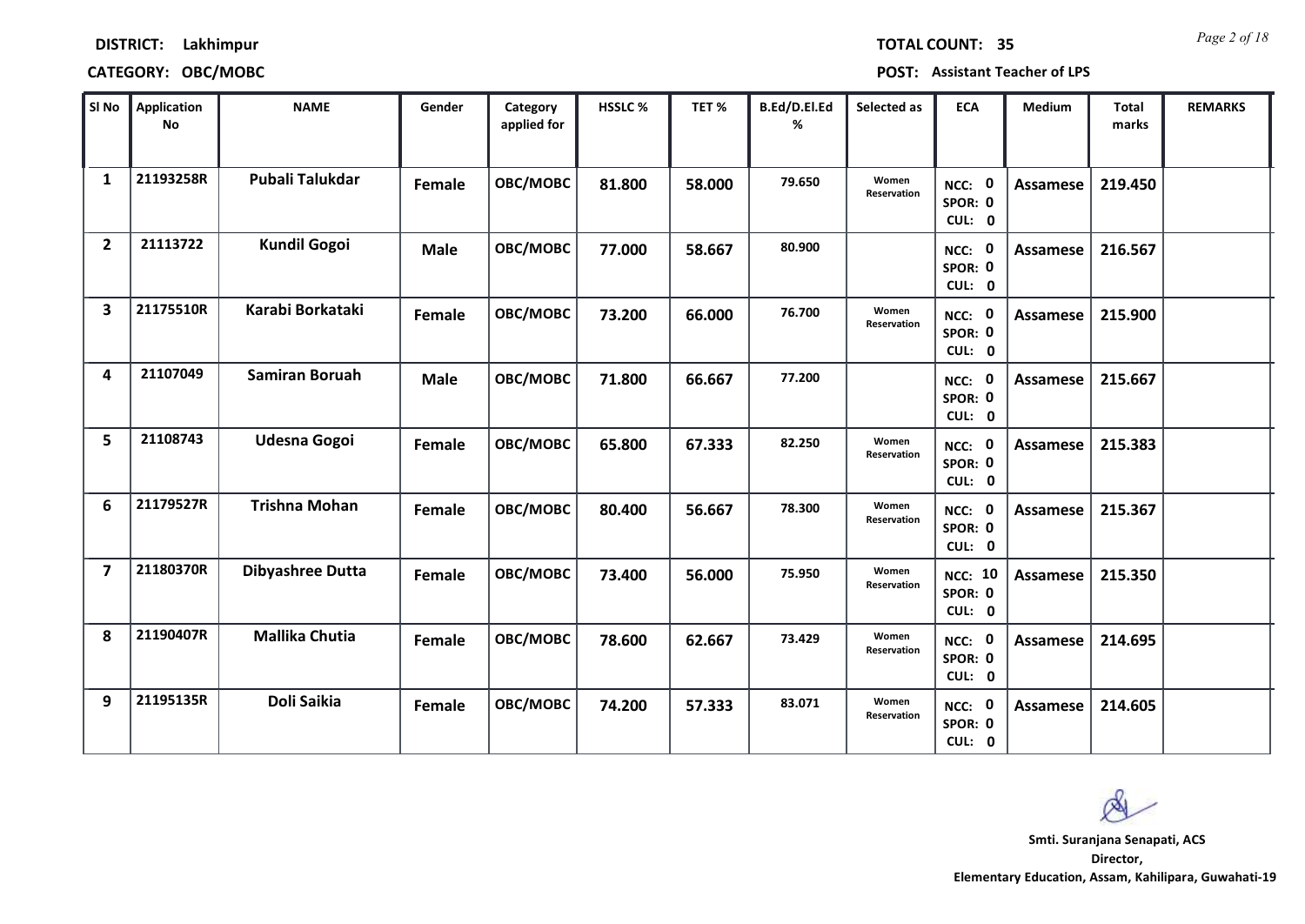| <b>TOTAL COUNT:</b> |  | 3 |
|---------------------|--|---|
|                     |  |   |

### **CATEGORY: OBC/MOBC POST: Assistant Teacher of LPS**

| SI No | <b>Application</b><br><b>No</b> | <b>NAME</b>           | Gender      | Category<br>applied for | HSSLC % | TET %  | <b>B.Ed/D.El.Ed</b><br>% | Selected as          | <b>ECA</b>                               | <b>Medium</b>   | <b>Total</b><br>marks | <b>REMARKS</b> |
|-------|---------------------------------|-----------------------|-------------|-------------------------|---------|--------|--------------------------|----------------------|------------------------------------------|-----------------|-----------------------|----------------|
| 10    | 21189093R                       | Girija Rani Borah     | Female      | OBC/MOBC                | 76.200  | 66.667 | 71.143                   | Women<br>Reservation | $\mathbf 0$<br>NCC:<br>SPOR: 0<br>CUL: 0 | <b>Assamese</b> | 214.010               |                |
| 11    | 21190101R                       | Chandana Konwar       | Female      | OBC/MOBC                | 75.400  | 63.333 | 75.050                   | Women<br>Reservation | NCC: 0<br>SPOR: 0<br>CUL: 0              | Assamese        | 213.783               |                |
| 12    | 21189180R                       | Mridupawan Saikia     | <b>Male</b> | OBC/MOBC                | 78.600  | 62.667 | 72.357                   |                      | NCC: 0<br>SPOR: 0<br>CUL: 0              | Assamese        | 213.624               |                |
| 13    | 21196669R                       | <b>Namita Ghimire</b> | Female      | OBC/MOBC                | 77.400  | 64.000 | 72.214                   | Women<br>Reservation | $\mathbf 0$<br>NCC:<br>SPOR: 0<br>CUL: 0 | <b>Assamese</b> | 213.614               |                |
| 14    | 21179812R                       | Phulan Jyoti Sut      | <b>Male</b> | OBC/MOBC                | 75.200  | 66.667 | 71.643                   |                      | NCC: 0<br>SPOR: 0<br>CUL: 0              | Assamese        | 213.510               |                |
| 15    | 21112792                        | Aparajita Rajkhowa    | Female      | OBC/MOBC                | 71.200  | 59.333 | 82.900                   | Women<br>Reservation | NCC: 0<br>SPOR: 0<br>CUL: 0              | <b>Assamese</b> | 213.433               |                |
| 16    | 21106661                        | Himarani Phukon       | Female      | <b>OBC/MOBC</b>         | 72.400  | 60.000 | 80.650                   |                      | NCC: 0<br>SPOR: 0<br>CUL: 0              | <b>Assamese</b> | 213.050               |                |
| 17    | 21179679R                       | <b>Rimpi Nath</b>     | Female      | OBC/MOBC                | 68.600  | 67.333 | 77.100                   |                      | NCC: 0<br>SPOR: 0<br>CUL: 0              | <b>Assamese</b> | 213.033               |                |
| 18    | 21167418R                       | <b>Pranjib Borah</b>  | <b>Male</b> | OBC/MOBC                | 75.000  | 64.667 | 73.357                   |                      | $\mathbf 0$<br>NCC:<br>SPOR: 0<br>CUL: 0 | <b>Assamese</b> | 213.024               |                |

 $\infty$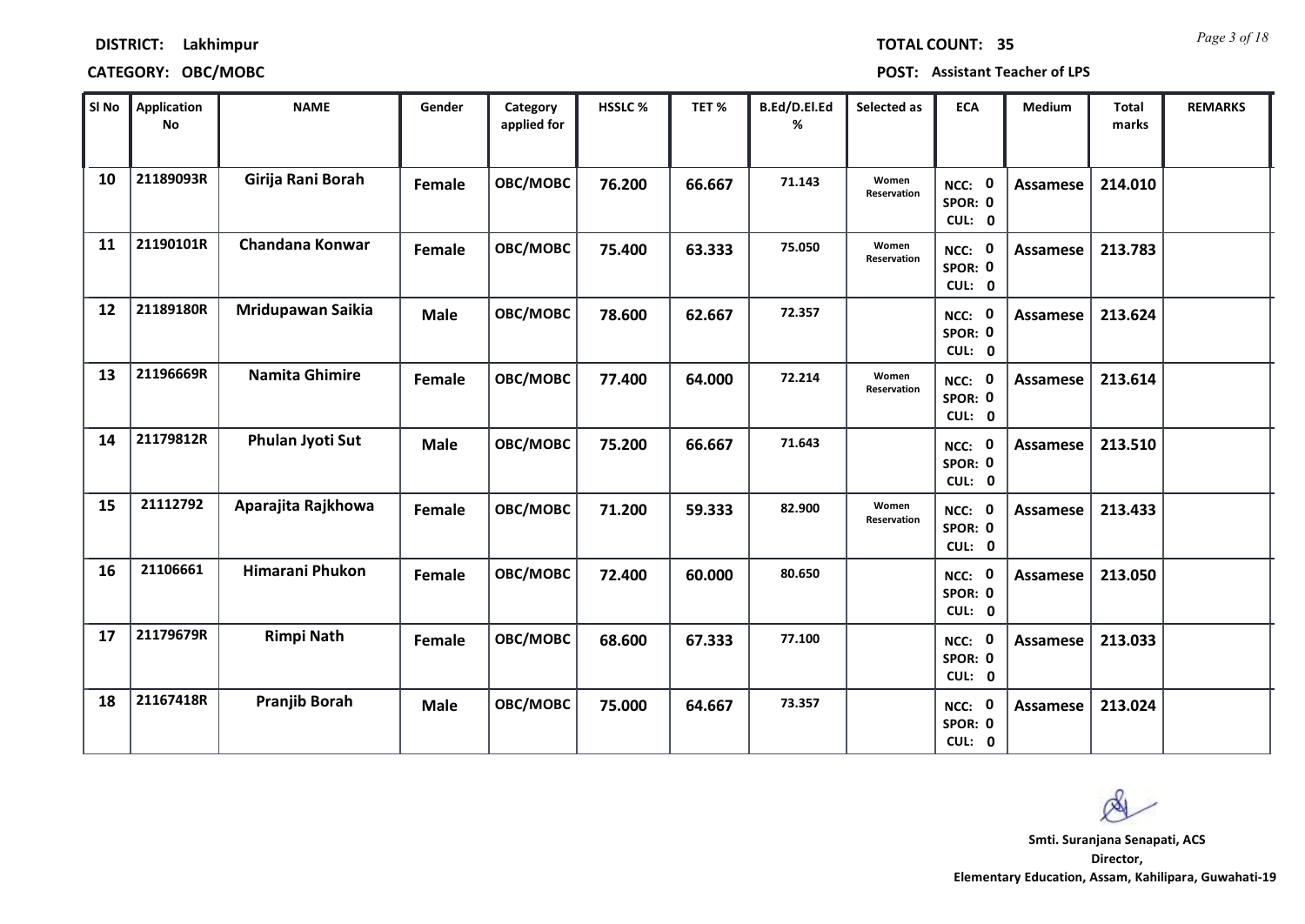### **CATEGORY: OBC/MOBC POST: Assistant Teacher of LPS**

| SI No | <b>Application</b><br>No | <b>NAME</b>          | Gender      | Category<br>applied for | <b>HSSLC%</b> | TET %  | B.Ed/D.El.Ed<br>% | Selected as | <b>ECA</b>                     | <b>Medium</b>   | Total<br>marks | <b>REMARKS</b> |
|-------|--------------------------|----------------------|-------------|-------------------------|---------------|--------|-------------------|-------------|--------------------------------|-----------------|----------------|----------------|
| 19    | 21183418R                | <b>Ishan Boruah</b>  | <b>Male</b> | OBC/MOBC                | 76.400        | 68.000 | 68.556            |             | 0<br>NCC:<br>SPOR: 0<br>CUL: 0 | <b>Assamese</b> | 212.956        |                |
| 20    | 21176777R                | Kashmiri Saikia      | Female      | OBC/MOBC                | 69.400        | 68.000 | 75.350            |             | 0<br>NCC:<br>SPOR: 0<br>CUL: 0 | Assamese        | 212.750        |                |
| 21    | 21179701R                | Anjela Saikia        | Female      | OBC/MOBC                | 77.400        | 58.000 | 77.250            |             | NCC: 0<br>SPOR: 0<br>CUL: 0    | Assamese        | 212.650        |                |
| 22    | 21183483R                | Simi Borah           | Female      | OBC/MOBC                | 78.000        | 62.667 | 71.857            |             | NCC: 0<br>SPOR: 0<br>CUL: 0    | Assamese        | 212.524        |                |
| 23    | 21113277                 | Sikhasmita Konwar    | Female      | OBC/MOBC                | 85.400        | 58.000 | 68.778            |             | NCC: 0<br>SPOR: 0<br>CUL: 0    | Assamese        | 212.178        |                |
| 24    | 21109456                 | <b>Tinku Kurmi</b>   | Female      | OBC/MOBC                | 74.000        | 62.667 | 75.300            |             | NCC: 0<br>SPOR: 0<br>CUL: 0    | Assamese        | 211.967        |                |
| 25    | 21197814R                | <b>Aslam Ali</b>     | <b>Male</b> | OBC/MOBC                | 77.600        | 58.667 | 75.700            |             | NCC: 0<br>SPOR: 0<br>CUL: 0    | Assamese        | 211.967        |                |
| 26    | 21201326R                | <b>Tulika Boruah</b> | Female      | OBC/MOBC                | 79.600        | 62.667 | 69.667            |             | NCC: 0<br>SPOR: 0<br>CUL: 0    | Assamese        | 211.933        |                |
| 27    | 21173885R                | Gitanjoli Boruah     | Female      | OBC/MOBC                | 80.800        | 55.333 | 75.600            |             | NCC: 0<br>SPOR: 0<br>CUL: 0    | Assamese        | 211.733        |                |

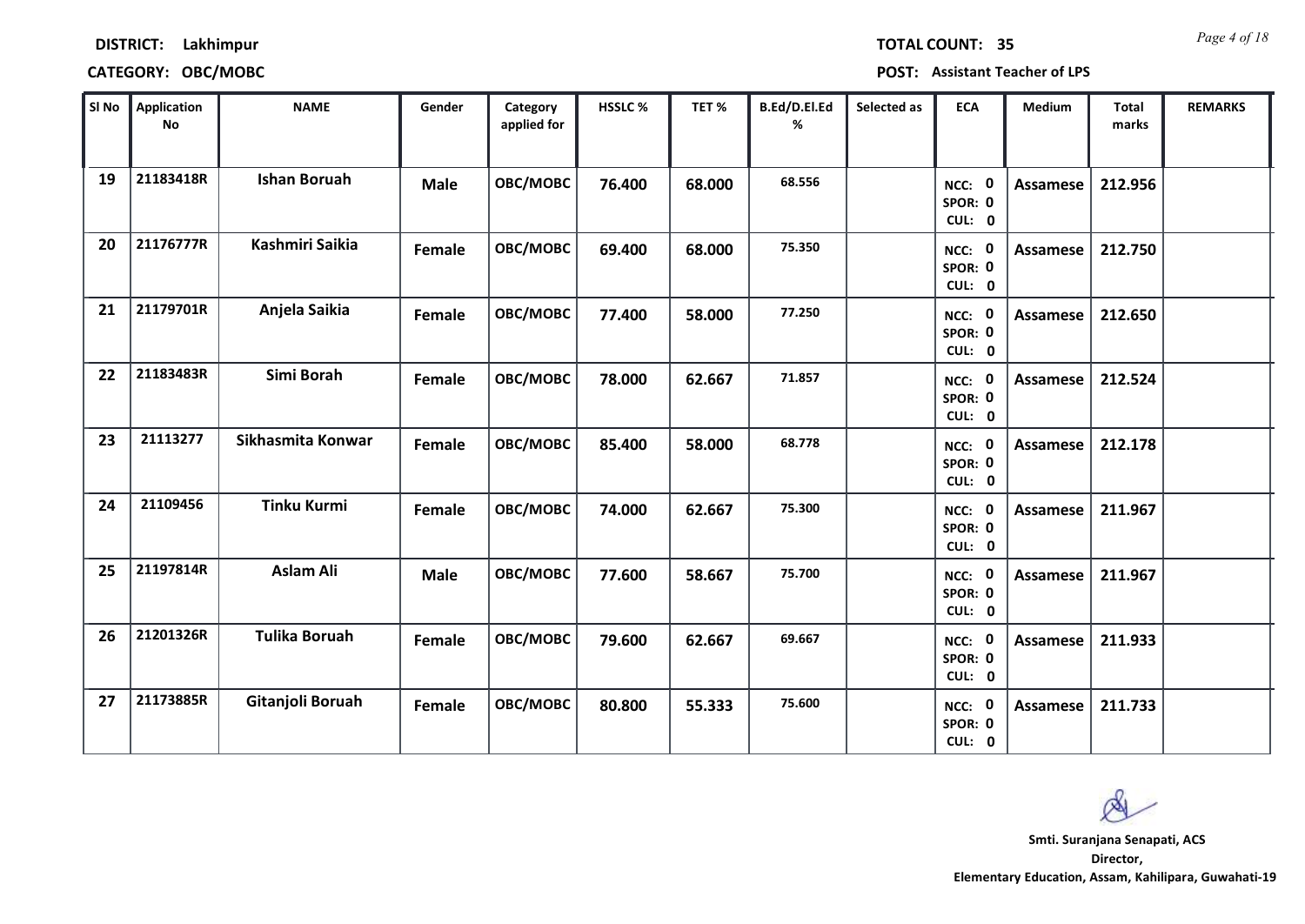| <b>TOTAL COUNT:</b> |  |  | 3 |
|---------------------|--|--|---|
|                     |  |  |   |

### **CATEGORY: OBC/MOBC POST: Assistant Teacher of LPS**

| SI No | Application<br><b>No</b> | <b>NAME</b>                | Gender      | Category<br>applied for | HSSLC % | TET%   | B.Ed/D.El.Ed<br>% | Selected as | <b>ECA</b>                                | <b>Medium</b> | Total<br>marks | <b>REMARKS</b> |
|-------|--------------------------|----------------------------|-------------|-------------------------|---------|--------|-------------------|-------------|-------------------------------------------|---------------|----------------|----------------|
| 28    | 21137893                 | <b>Ishan Boruah Boruah</b> | <b>Male</b> | OBC/MOBC                | 76.400  | 66.667 | 68.556            |             | NCC: 0<br>SPOR: 0<br>CUL: 0               | Assamese      | 211.622        |                |
| 29    | 21190744R                | Priyanka Hazarika          | Female      | OBC/MOBC                | 75.800  | 56.667 | 78.950            |             | NCC: 0<br>SPOR: 0<br>CUL: 0               | Assamese      | 211.417        |                |
| 30    | 21202039R                | <b>Bhagyashree Katoky</b>  | Female      | OBC/MOBC                | 70.000  | 66.667 | 74.643            |             | NCC: 0<br>SPOR: 0<br>CUL: 0               | Assamese      | 211.310        |                |
| 31    | 21173728R                | <b>Munmun Borah</b>        | Female      | OBC/MOBC                | 75.000  | 59.333 | 76.700            |             | $\mathbf{0}$<br>NCC:<br>SPOR: 0<br>CUL: 0 | Assamese      | 211.033        |                |
| 32    | 21107644                 | Swapna Boruah              | Female      | OBC/MOBC                | 68.600  | 66.667 | 75.643            |             | NCC: 0<br>SPOR: 0<br>CUL: 0               | Assamese      | 210.910        |                |
| 33    | 21168581R                | Parishma Chutia            | Female      | OBC/MOBC                | 68.000  | 57.333 | 85.550            |             | NCC: 0<br>SPOR: 0<br>CUL: 0               | Assamese      | 210.883        |                |
| 34    | 21181003R                | Sanghamitra Saikia         | Female      | OBC/MOBC                | 75.200  | 64.000 | 71.300            |             | 0<br>NCC:<br>SPOR: 0<br>CUL: 0            | Assamese      | 210.500        |                |
| 35    | 21191995R                | <b>Muzahidul Islam</b>     | <b>Male</b> | OBC/MOBC                | 71.200  | 65.333 | 73.429            |             | NCC: 0<br>SPOR: 0<br>CUL: 0               | Assamese      | 209.962        |                |

 $\infty$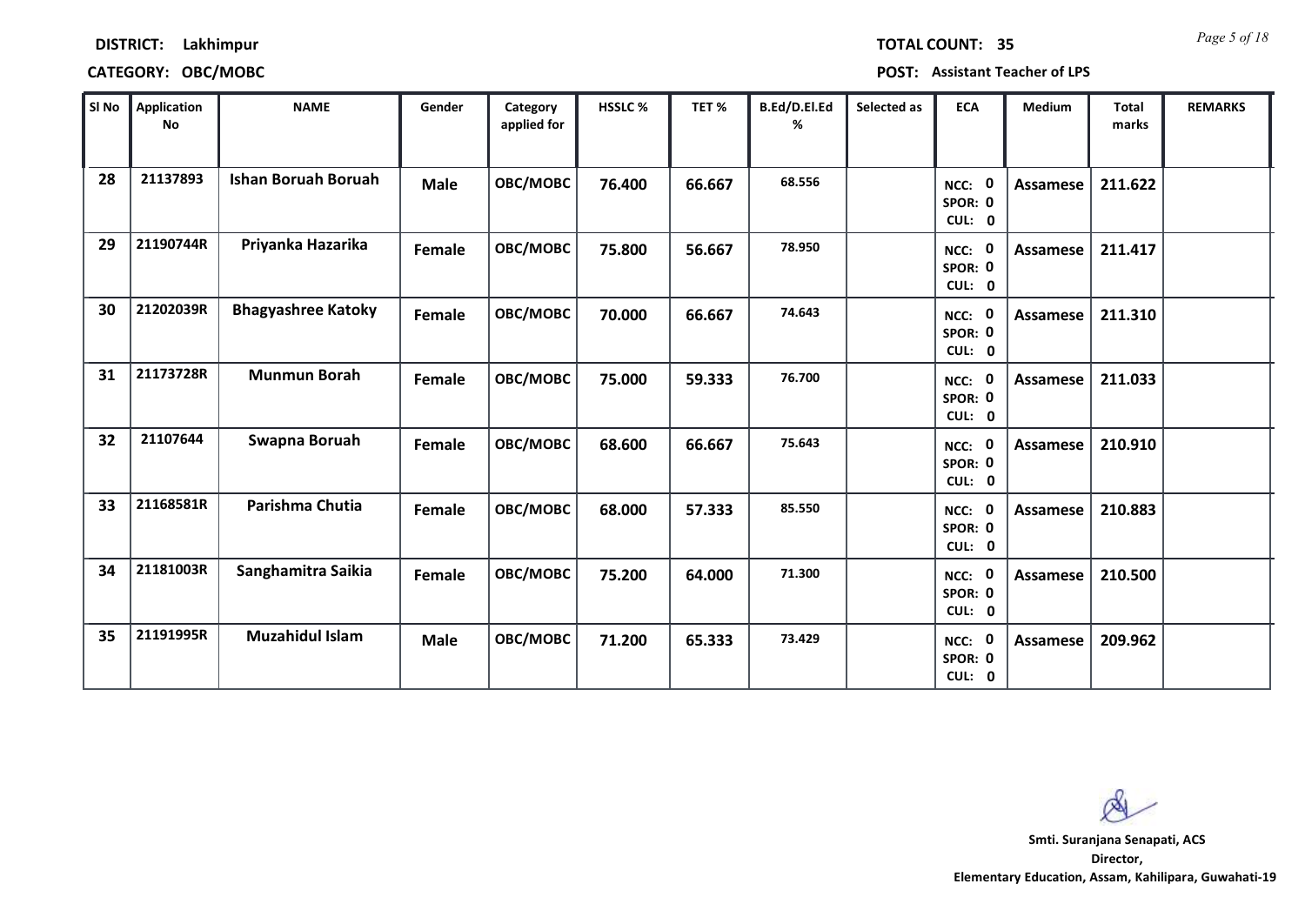# **CATEGORY: PwD POST: Assistant Teacher of LPS**

| SI No                   | <b>Application</b><br>No | <b>NAME</b>                      | Gender      | Category<br>applied for | <b>HSSLC %</b> | TET %  | B.Ed/D.El.Ed<br>% | Selected as | <b>ECA</b>                        | <b>Medium</b> | Total<br>marks | <b>REMARKS</b>         |
|-------------------------|--------------------------|----------------------------------|-------------|-------------------------|----------------|--------|-------------------|-------------|-----------------------------------|---------------|----------------|------------------------|
| 1                       | 21185560R                | Ramen Chandra<br><b>Hazarika</b> | <b>Male</b> | <b>UR</b><br><b>PwD</b> | 66.400         | 56.000 | 71.786            |             | 0<br>NCC:<br>SPOR: 0<br>CUL: 0    | Assamese      | 194.186        | <b>PwD</b><br>Withheld |
| $\overline{2}$          | 21174444R                | <b>Mintu Dutta</b>               | <b>Male</b> | OBC/MOBC<br><b>PwD</b>  | 56.600         | 60.000 | 69.850            |             | 0<br>NCC:<br>SPOR: 0<br>CUL:<br>0 | Assamese      | 186.450        | <b>PwD</b><br>Withheld |
| $\overline{\mathbf{3}}$ | 21179630R                | Rajib Kr Borah                   | <b>Male</b> | <b>EWS</b><br>PwD       | 53.800         | 56.000 | 71.571            |             | 0<br>NCC:<br>SPOR: 0<br>CUL: 0    | Assamese      | 181.371        | <b>PwD</b><br>Withheld |
| 4                       | 21100805                 | Neeraj Kumar Sharma              | <b>Male</b> | <b>UR</b><br>PwD        | 56.800         | 68.000 | 50.444            |             | 0<br>NCC:<br>SPOR: 0<br>CUL: 0    | Assamese      | 175.244        | <b>PwD</b><br>Withheld |
| 5                       | 21204258R                | Nabajyoti Hazarika               | <b>Male</b> | <b>UR</b><br><b>PwD</b> | 50.200         | 56.000 | 55.778            |             | 0<br>NCC:<br>SPOR: 0<br>CUL: 0    | Assamese      | 161.978        | <b>PwD</b><br>Withheld |

Ø

**Director, Elementary Education, Assam, Kahilipara, Guwahati-19 Smti. Suranjana Senapati, ACS**

*Page 6 of 18* **TOTAL COUNT: 5**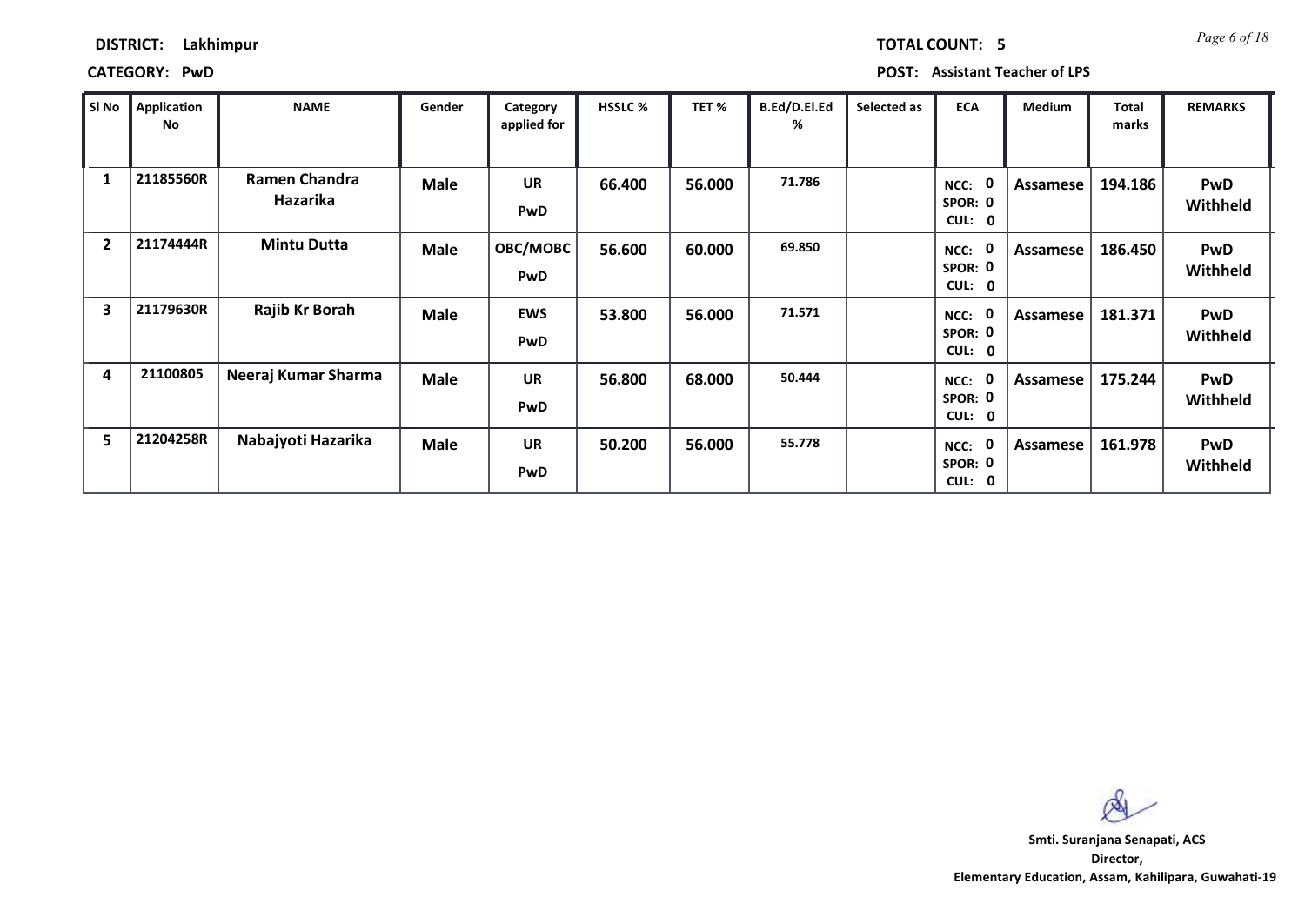*Page 7 of 18* **TOTAL COUNT: 25**

| SI No                   | Application<br>No | <b>NAME</b>            | Gender      | Category<br>applied for | <b>HSSLC %</b> | TET %  | B.Ed/D.El.Ed<br>% | Selected as          | <b>ECA</b>                  | <b>Medium</b>   | <b>Total</b><br>marks | <b>REMARKS</b> |
|-------------------------|-------------------|------------------------|-------------|-------------------------|----------------|--------|-------------------|----------------------|-----------------------------|-----------------|-----------------------|----------------|
| $\mathbf{1}$            | 21103933          | <b>Hem Chandra Das</b> | <b>Male</b> | <b>SC</b>               | 72.400         | 58.000 | 78.571            |                      | NCC: 0<br>SPOR: 0<br>CUL: 0 | <b>Assamese</b> | 208.971               |                |
| $\overline{2}$          | 21105487          | <b>Rajita Das</b>      | Female      | <b>SC</b>               | 64.600         | 70.667 | 73.571            | Women<br>Reservation | NCC: 0<br>SPOR: 0<br>CUL: 0 | Assamese        | 208.838               |                |
| $\overline{\mathbf{3}}$ | 21166882R         | Nilakhi Das            | Female      | <b>SC</b>               | 70.600         | 61.333 | 76.000            | Women<br>Reservation | NCC: 0<br>SPOR: 0<br>CUL: 0 | <b>Assamese</b> | 207.933               |                |
| 4                       | 21173282R         | Anuj Das               | <b>Male</b> | <b>SC</b>               | 64.800         | 64.000 | 78.700            |                      | NCC: 0<br>SPOR: 0<br>CUL: 0 | <b>Assamese</b> | 207.500               |                |
| 5                       | 21202392R         | Mallika Hazarika       | Female      | <b>SC</b>               | 68.400         | 60.667 | 74.850            | Women<br>Reservation | NCC: 0<br>SPOR: 0<br>CUL: 0 | <b>Assamese</b> | 203.917               |                |
| 6                       | 21165563R         | <b>Queen Das</b>       | Female      | <b>SC</b>               | 70.600         | 55.333 | 77.950            | Women<br>Reservation | NCC: 0<br>SPOR: 0<br>CUL: 0 | <b>Assamese</b> | 203.883               |                |
| $\overline{\mathbf{z}}$ | 21164848R         | <b>Aadesh Saikia</b>   | <b>Male</b> | <b>SC</b>               | 71.600         | 55.333 | 76.300            |                      | NCC: 0<br>SPOR: 0<br>CUL: 0 | <b>Assamese</b> | 203.233               |                |
| 8                       | 21174309R         | <b>Keshab Das</b>      | <b>Male</b> | <b>SC</b>               | 70.400         | 64.000 | 68.111            |                      | NCC: 0<br>SPOR: 0<br>CUL: 0 | <b>Assamese</b> | 202.511               |                |
| 9                       | 21188879R         | <b>Alaka Das</b>       | Female      | <b>SC</b>               | 72.800         | 56.667 | 72.778            | Women<br>Reservation | NCC: 0<br>SPOR: 0<br>CUL: 0 | Assamese        | 202.244               |                |

Ø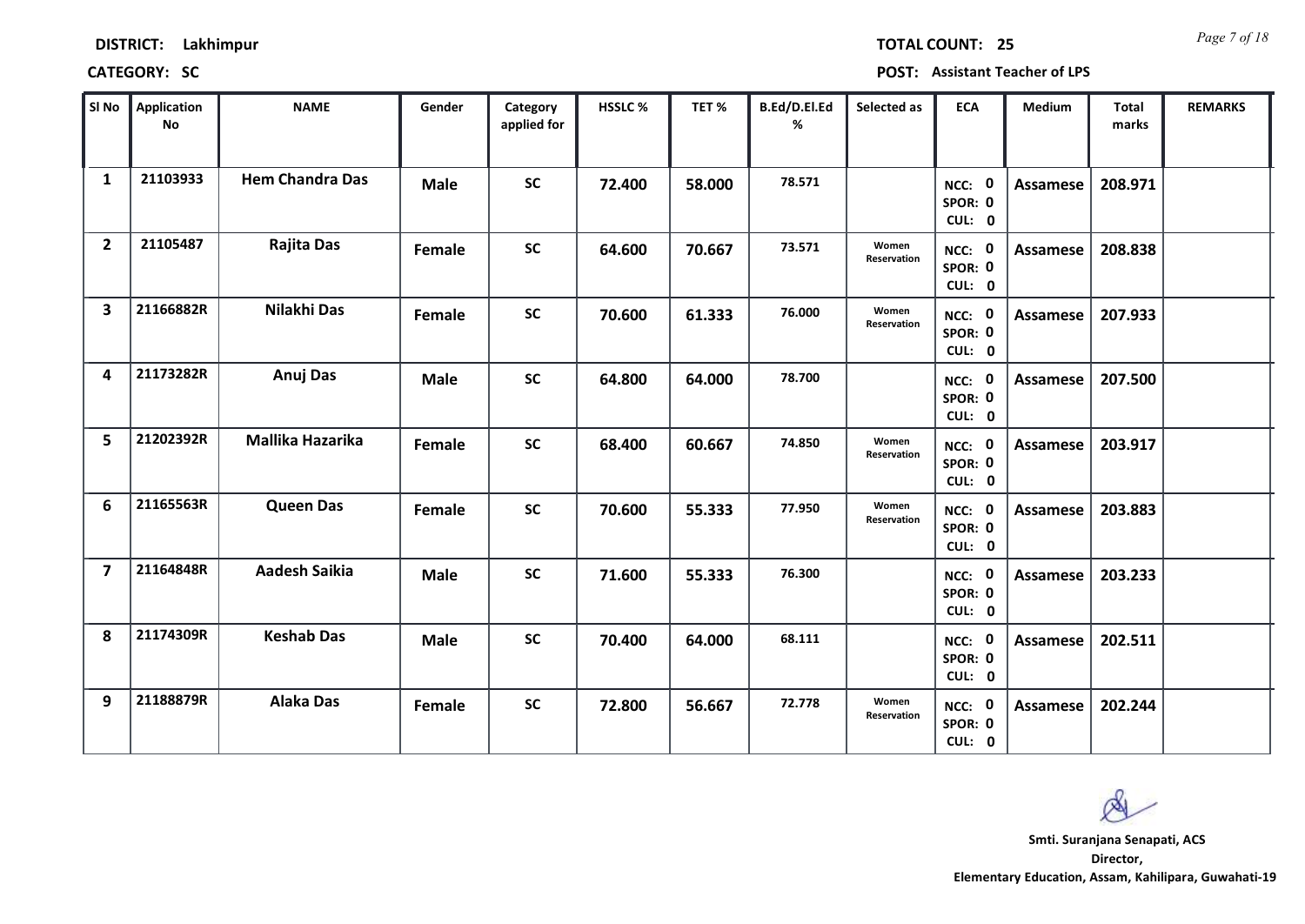*Page 8 of 18* **TOTAL COUNT: 25**

| SI No | <b>Application</b><br>No | <b>NAME</b>                           | Gender      | Category<br>applied for | <b>HSSLC%</b> | TET %  | B.Ed/D.El.Ed<br>% | Selected as          | <b>ECA</b>                  | <b>Medium</b>   | <b>Total</b><br>marks | <b>REMARKS</b> |
|-------|--------------------------|---------------------------------------|-------------|-------------------------|---------------|--------|-------------------|----------------------|-----------------------------|-----------------|-----------------------|----------------|
| 10    | 21193859R                | <b>Nomal Chowdhury</b>                | <b>Male</b> | <b>SC</b>               | 68.800        | 62.000 | 71.300            |                      | NCC: 0<br>SPOR: 0<br>CUL: 0 | <b>Assamese</b> | 202.100               |                |
| 11    | 21185564R                | Anamika Mandal                        | Female      | <b>SC</b>               | 70.200        | 55.333 | 76.200            | Women<br>Reservation | NCC: 0<br>SPOR: 0<br>CUL: 0 | Assamese        | 201.733               |                |
| 12    | 21175210R                | <b>Bishnu Prasad Das</b>              | <b>Male</b> | <b>SC</b>               | 65.400        | 61.333 | 74.750            |                      | NCC: 0<br>SPOR: 0<br>CUL: 0 | <b>Assamese</b> | 201.483               |                |
| 13    | 21213012R                | <b>Samir Mandal</b>                   | <b>Male</b> | <b>SC</b>               | 75.000        | 58.000 | 68.000            |                      | NCC: 0<br>SPOR: 0<br>CUL: 0 | Assamese        | 201.000               |                |
| 14    | 21121062                 | Sirantana Das                         | Female      | <b>SC</b>               | 62.800        | 64.000 | 74.150            | Women<br>Reservation | NCC: 0<br>SPOR: 0<br>CUL: 0 | Assamese        | 200.950               |                |
| 15    | 21198314R                | <b>Monika Roy</b>                     | Female      | <b>SC</b>               | 66.600        | 56.000 | 77.950            | Women<br>Reservation | NCC: 0<br>SPOR: 0<br>CUL: 0 | Assamese        | 200.550               |                |
| 16    | 21202381R                | <b>Rimpee Biswas</b>                  | Female      | <b>SC</b>               | 68.400        | 58.667 | 73.300            |                      | NCC: 0<br>SPOR: 0<br>CUL: 0 | Assamese        | 200.367               |                |
| 17    | 21118540                 | <b>Munindra Mohan</b><br><b>Bania</b> | <b>Male</b> | <b>SC</b>               | 57.400        | 69.333 | 73.571            |                      | NCC: 0<br>SPOR: 0<br>CUL: 0 | <b>Assamese</b> | 200.305               |                |
| 18    | 21192129R                | <b>Banashree Das</b>                  | Female      | <b>SC</b>               | 68.800        | 55.333 | 75.600            |                      | NCC: 0<br>SPOR: 0<br>CUL: 0 | Assamese        | 199.733               |                |

 $\infty$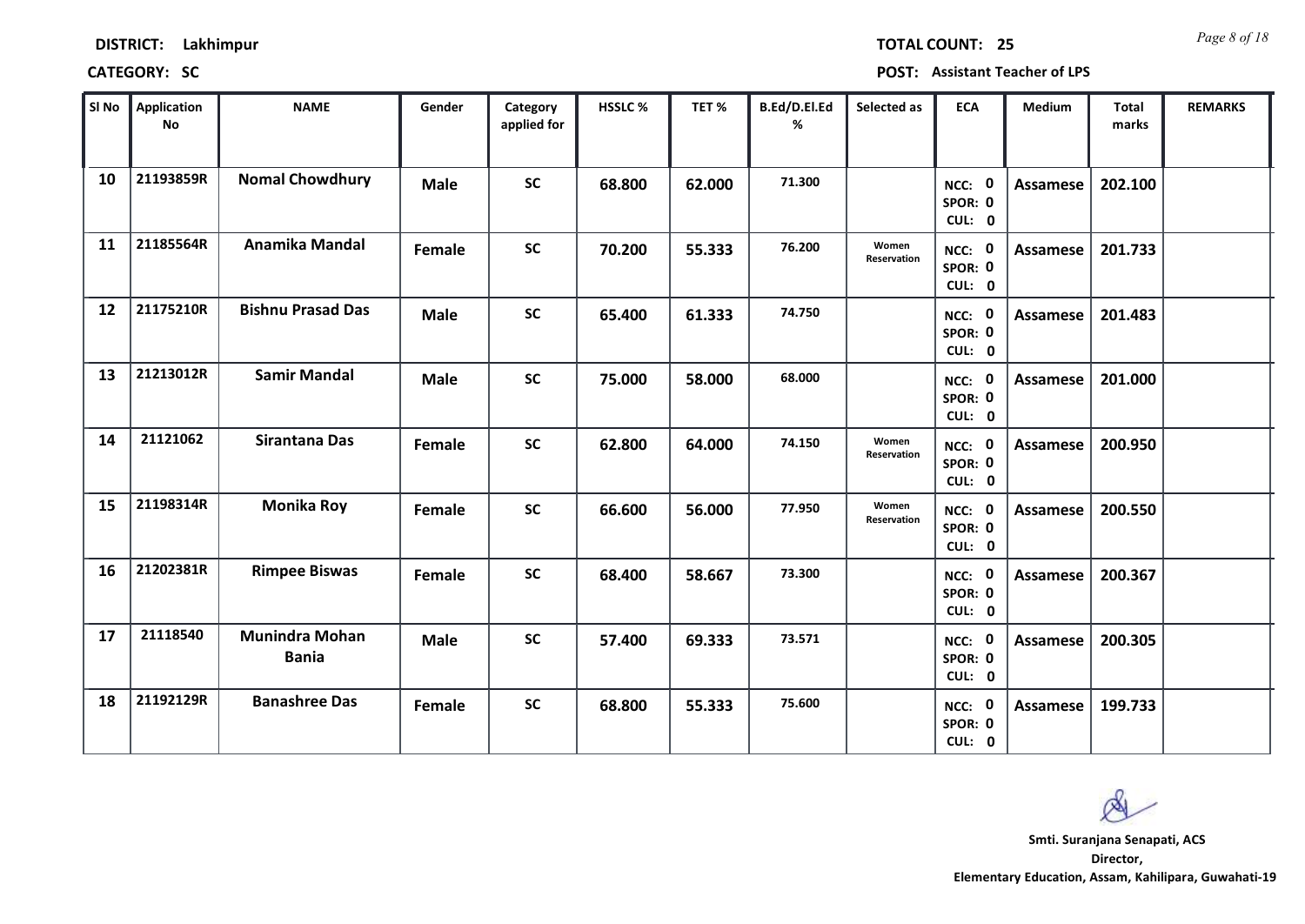*Page 9 of 18* **TOTAL COUNT: 25**

**CATEGORY: SC POST: Assistant Teacher of LPS**

| SI No | <b>Application</b><br>No | <b>NAME</b>             | Gender      | Category<br>applied for | HSSLC % | TET %  | B.Ed/D.El.Ed<br>% | Selected as | <b>ECA</b>                       | Medium          | <b>Total</b><br>marks | <b>REMARKS</b> |
|-------|--------------------------|-------------------------|-------------|-------------------------|---------|--------|-------------------|-------------|----------------------------------|-----------------|-----------------------|----------------|
| 19    | 21190612R                | Shyamanta Hazarika      | <b>Male</b> | <b>SC</b>               | 71.200  | 62.000 | 66.450            |             | - 0<br>NCC:<br>SPOR: 0<br>CUL: 0 | Assamese        | 199.650               |                |
| 20    | 21198957R                | <b>Rupak Choudhury</b>  | <b>Male</b> | <b>SC</b>               | 62.600  | 65.333 | 71.450            |             | NCC: 0<br>SPOR: 0<br>CUL: 0      | Assamese        | 199.383               |                |
| 21    | 21176579R                | <b>Madhusmita Borah</b> | Female      | <b>SC</b>               | 64.800  | 63.333 | 71.000            |             | NCC: 0<br>SPOR: 0<br>CUL: 0      | Assamese        | 199.133               |                |
| 22    | 21109823                 | <b>Nomita Das</b>       | Female      | <b>SC</b>               | 73.800  | 55.333 | 69.950            |             | - 0<br>NCC:<br>SPOR: 0<br>CUL: 0 | Assamese        | 199.083               |                |
| 23    | 21171335R                | Rakhi Mandal            | Female      | <b>SC</b>               | 68.200  | 58.000 | 72.786            |             | NCC: 0<br>SPOR: 0<br>CUL: 0      | Assamese        | 198.986               |                |
| 24    | 21189488R                | <b>Bitul Mandal</b>     | <b>Male</b> | <b>SC</b>               | 68.600  | 59.333 | 70.250            |             | NCC: 0<br>SPOR: 0<br>CUL: 0      | Assamese        | 198.183               |                |
| 25    | 21107914                 | Jyoti Rekha Das         | Female      | <b>SC</b>               | 62.200  | 61.333 | 74.500            |             | NCC: 0<br>SPOR: 0<br>CUL: 0      | <b>Assamese</b> | 198.033               |                |

 $\infty$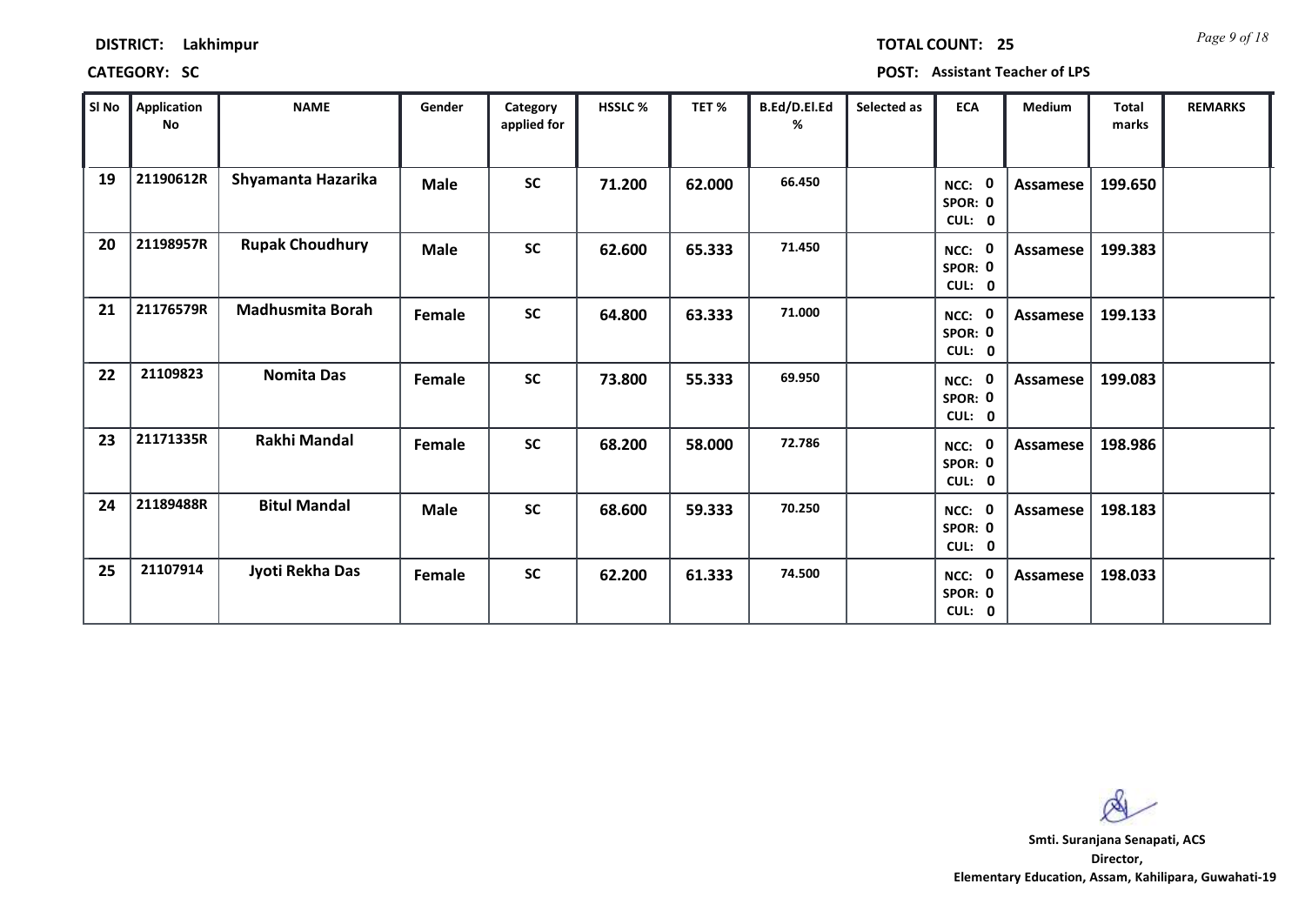| <b>DISTRICT:</b> | Lakhimpur |
|------------------|-----------|
|------------------|-----------|

*Page 10 of 18* **TOTAL COUNT: 29**

| SI No                   | <b>Application</b><br><b>No</b> | <b>NAME</b>                       | Gender      | Category<br>applied for | HSSLC % | TET%   | B.Ed/D.El.Ed<br>% | Selected as          | <b>ECA</b>                  | <b>Medium</b>   | <b>Total</b><br>marks | <b>REMARKS</b> |
|-------------------------|---------------------------------|-----------------------------------|-------------|-------------------------|---------|--------|-------------------|----------------------|-----------------------------|-----------------|-----------------------|----------------|
| $\mathbf{1}$            | 21173875R                       | <b>Bhaskar Doley</b>              | <b>Male</b> | <b>STP</b>              | 72.600  | 62.000 | 76.950            |                      | NCC: 0<br>SPOR: 0<br>CUL: 0 | <b>Assamese</b> | 211.550               |                |
| $\overline{2}$          | 21169250R                       | Deep Kumar Doley                  | <b>Male</b> | <b>STP</b>              | 73.000  | 59.333 | 77.500            |                      | NCC: 0<br>SPOR: 0<br>CUL: 0 | <b>Assamese</b> | 209.833               |                |
| $\overline{\mathbf{3}}$ | 21184361R                       | <b>Lona Sonowal</b>               | Female      | <b>STP</b>              | 74.200  | 59.333 | 74.100            | Women<br>Reservation | NCC: 0<br>SPOR: 0<br>CUL: 0 | <b>Assamese</b> | 207.633               |                |
| 4                       | 21168128R                       | <b>Biswajit Doley</b>             | <b>Male</b> | <b>STP</b>              | 69.600  | 60.667 | 76.051            |                      | NCC: 0<br>SPOR: 0<br>CUL: 0 | <b>Assamese</b> | 206.317               |                |
| 5                       | 21167299R                       | Lakhyajyoti Kapah<br><b>Borah</b> | Female      | <b>STP</b>              | 72.600  | 55.333 | 77.500            | Women<br>Reservation | NCC: 0<br>SPOR: 0<br>CUL: 0 | <b>Assamese</b> | 205.433               |                |
| 6                       | 21180613R                       | Jerina Pegu                       | Female      | <b>STP</b>              | 65.200  | 66.667 | 73.550            | Women<br>Reservation | NCC: 0<br>SPOR: 0<br>CUL: 0 | <b>Assamese</b> | 205.417               |                |
| $\overline{7}$          | 21114365                        | Niharika Kachari                  | Female      | <b>STP</b>              | 65.200  | 61.333 | 77.600            | Women<br>Reservation | NCC: 0<br>SPOR: 0<br>CUL: 0 | Assamese        | 204.133               |                |
| 8                       | 21189530R                       | <b>Bhayleena Deori</b>            | Female      | <b>STP</b>              | 81.000  | 57.333 | 65.444            | Women<br>Reservation | NCC: 0<br>SPOR: 0<br>CUL: 0 | <b>Assamese</b> | 203.778               |                |
| 9                       | 21180166R                       | <b>Hiren Narah</b>                | <b>Male</b> | <b>STP</b>              | 70.800  | 60.667 | 71.714            |                      | NCC: 0<br>SPOR: 0<br>CUL: 0 | Assamese        | 203.181               |                |

 $\infty$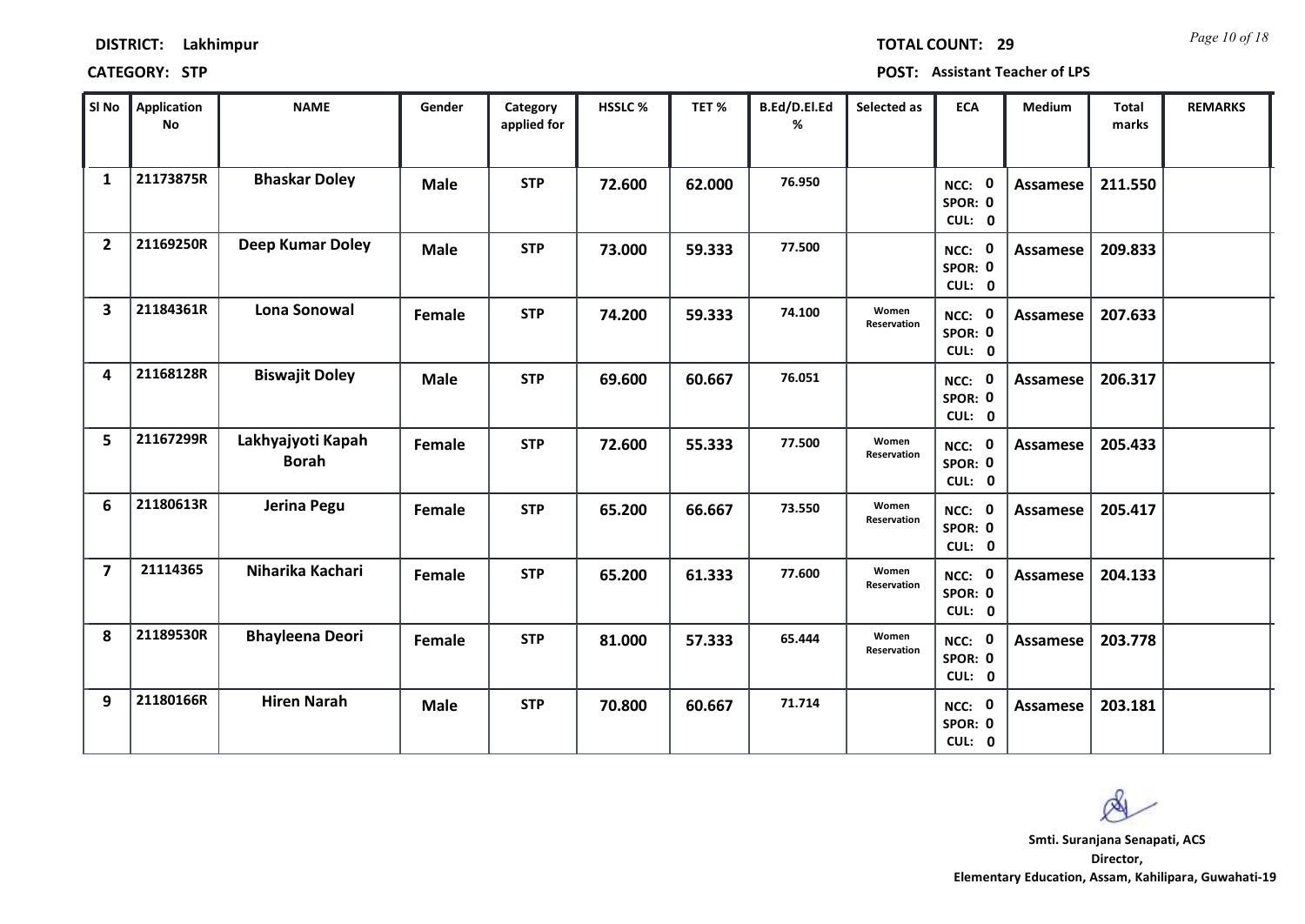**0 CUL:**

**0 SPOR: 0 CUL:**

**NCC:**

| Sl No | <b>Application</b><br>No | <b>NAME</b>             | Gender      | Category<br>applied for | <b>HSSLC%</b> | TET%   | B.Ed/D.El.Ed<br>% | Selected as          | <b>ECA</b>                               | Medium          | Total<br>marks | <b>REMARKS</b> |
|-------|--------------------------|-------------------------|-------------|-------------------------|---------------|--------|-------------------|----------------------|------------------------------------------|-----------------|----------------|----------------|
| 10    | 21168625R                | Pratyasha Sonowal       | Female      | <b>STP</b>              | 78.400        | 55.333 | 69.400            | Women<br>Reservation | $\mathbf 0$<br>NCC:<br>SPOR: 0<br>CUL: 0 | <b>Assamese</b> | 203.133        |                |
| 11    | 21194006R                | <b>Dorina Mili</b>      | Female      | <b>STP</b>              | 69.600        | 56.667 | 76.350            | Women<br>Reservation | $\mathbf 0$<br>NCC:<br>SPOR: 0<br>CUL: 0 | Assamese        | 202.617        |                |
| 12    | 21202213R                | <b>Birachan Panging</b> | <b>Male</b> | <b>STP</b>              | 67.400        | 57.333 | 77.050            |                      | $\mathbf 0$<br>NCC:<br>SPOR: 0<br>CUL: 0 | Assamese        | 201.783        |                |
| 13    | 21113466                 | <b>Hema Taye</b>        | Female      | <b>STP</b>              | 65.000        | 62.000 | 74.214            | Women<br>Reservation | NCC: 0<br>SPOR: 0<br>CUL: 0              | Assamese        | 201.214        |                |
| 14    | 21125063                 | Kaberi Deka Boruah      | Female      | <b>STP</b>              | 63.400        | 56.000 | 81.350            | Women<br>Reservation | $\mathbf 0$<br>NCC:<br>SPOR: 0<br>CUL: 0 | Assamese        | 200.750        |                |
| 15    | 21168538R                | <b>Mahananda Regon</b>  | <b>Male</b> | <b>STP</b>              | 73.000        | 55.333 | 72.150            |                      | $\mathbf 0$<br>NCC:<br>SPOR: 0<br>CUL: 0 | Assamese        | 200.483        |                |
| 16    | 21205551R                | <b>Rejen Gupit</b>      | <b>Male</b> | <b>STP</b>              | 73.000        | 58.000 | 68.857            |                      | $\mathbf 0$<br>NCC:<br>SPOR: 0<br>CUL: 0 | Assamese        | 199.857        |                |
| 17    | 21167582R                | <b>Binud Mili</b>       | <b>Male</b> | <b>STP</b>              | 74.200        | 56.000 | 69.500            |                      | - 0<br>NCC:<br>SPOR: 0                   | <b>Assamese</b> | 199.700        |                |

**18 21105894 Anil Pawe Male STP 67.600 58.000 73.857 0 Assamese 199.457**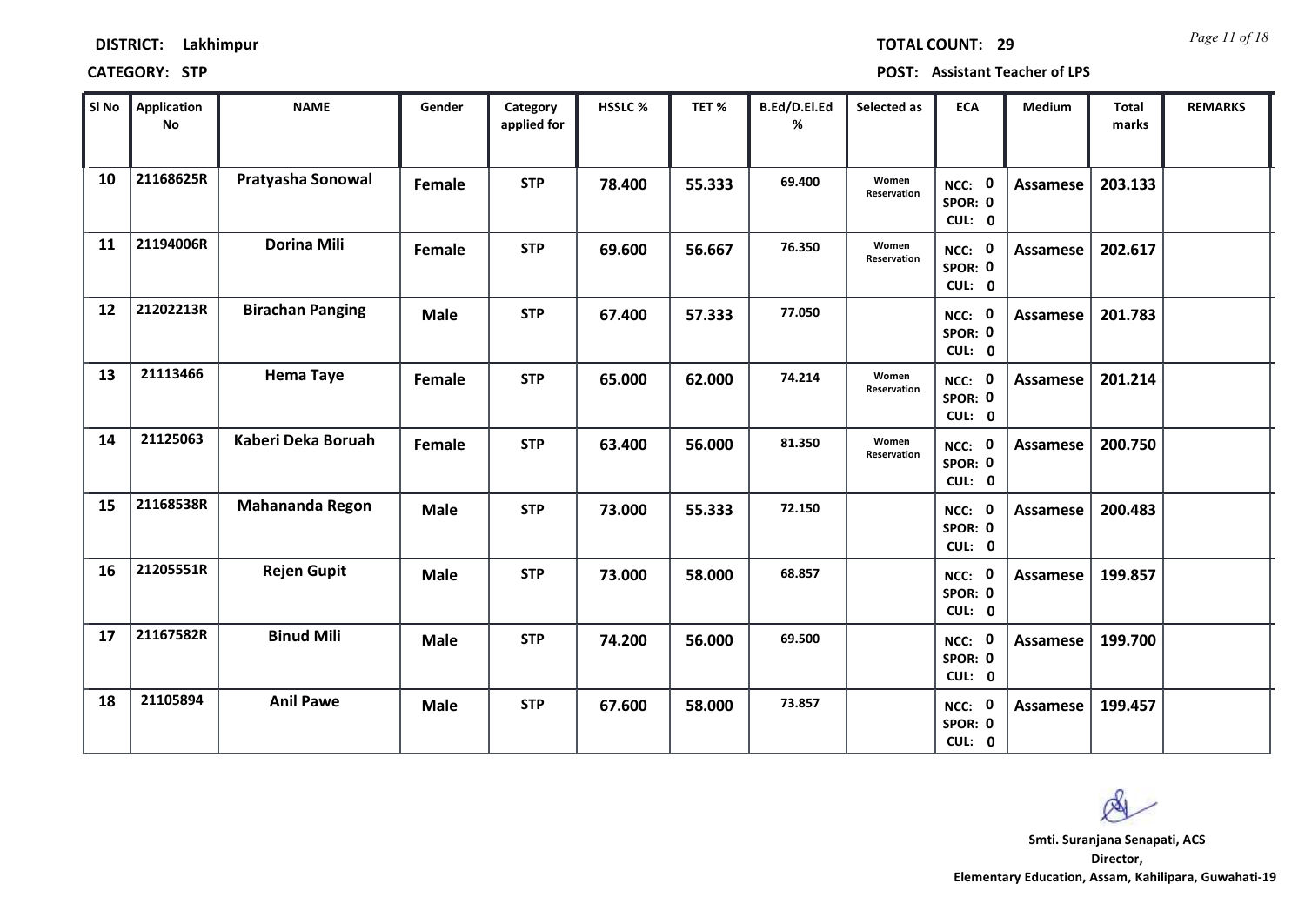| <b>DISTRICT:</b> | Lakhimpur |
|------------------|-----------|
|------------------|-----------|

*Page 12 of 18* **TOTAL COUNT: 29**

| SI No | Application<br>No | <b>NAME</b>             | Gender      | Category<br>applied for | <b>HSSLC %</b> | TET %  | B.Ed/D.El.Ed<br>% | Selected as | <b>ECA</b>                  | <b>Medium</b>   | <b>Total</b><br>marks | <b>REMARKS</b> |
|-------|-------------------|-------------------------|-------------|-------------------------|----------------|--------|-------------------|-------------|-----------------------------|-----------------|-----------------------|----------------|
| 19    | 21100527          | Nomita Hazarika         | Female      | <b>STP</b>              | 59.000         | 61.333 | 78.200            |             | NCC: 0<br>SPOR: 0<br>CUL: 0 | Assamese        | 198.533               |                |
| 20    | 21179346R         | <b>Amar Doley</b>       | <b>Male</b> | <b>STP</b>              | 65.200         | 55.333 | 77.550            |             | NCC: 0<br>SPOR: 0<br>CUL: 0 | Assamese        | 198.083               |                |
| 21    | 21111479          | <b>Dharmendra Doley</b> | <b>Male</b> | <b>STP</b>              | 54.600         | 70.667 | 72.643            |             | NCC: 0<br>SPOR: 0<br>CUL: 0 | Assamese        | 197.910               |                |
| 22    | 21166733R         | <b>Bharati Doley</b>    | Female      | <b>STP</b>              | 64.200         | 64.667 | 68.786            |             | NCC: 0<br>SPOR: 0<br>CUL: 0 | Assamese        | 197.652               |                |
| 23    | 21128943          | <b>Mamoni Baro</b>      | Female      | <b>STP</b>              | 60.600         | 62.000 | 74.643            |             | NCC: 0<br>SPOR: 0<br>CUL: 0 | Assamese        | 197.243               |                |
| 24    | 21118841          | <b>Baby Taye</b>        | Female      | <b>STP</b>              | 51.200         | 66.667 | 79.286            |             | NCC: 0<br>SPOR: 0<br>CUL: 0 | <b>Assamese</b> | 197.152               |                |
| 25    | 21146677          | <b>Rajib Payeng</b>     | <b>Male</b> | <b>STP</b>              | 70.400         | 62.000 | 64.629            |             | NCC: 0<br>SPOR: 0<br>CUL: 0 | Assamese        | 197.029               |                |
| 26    | 21190923R         | <b>Tanusri Sonowal</b>  | Female      | <b>STP</b>              | 67.000         | 55.333 | 74.150            |             | NCC: 0<br>SPOR: 0<br>CUL: 0 | <b>Assamese</b> | 196.483               |                |
| 27    | 21126735          | <b>Rajmohan Doley</b>   | <b>Male</b> | <b>STP</b>              | 67.600         | 55.333 | 73.429            |             | NCC: 0<br>SPOR: 0<br>CUL: 0 | Assamese        | 196.362               |                |

 $\infty$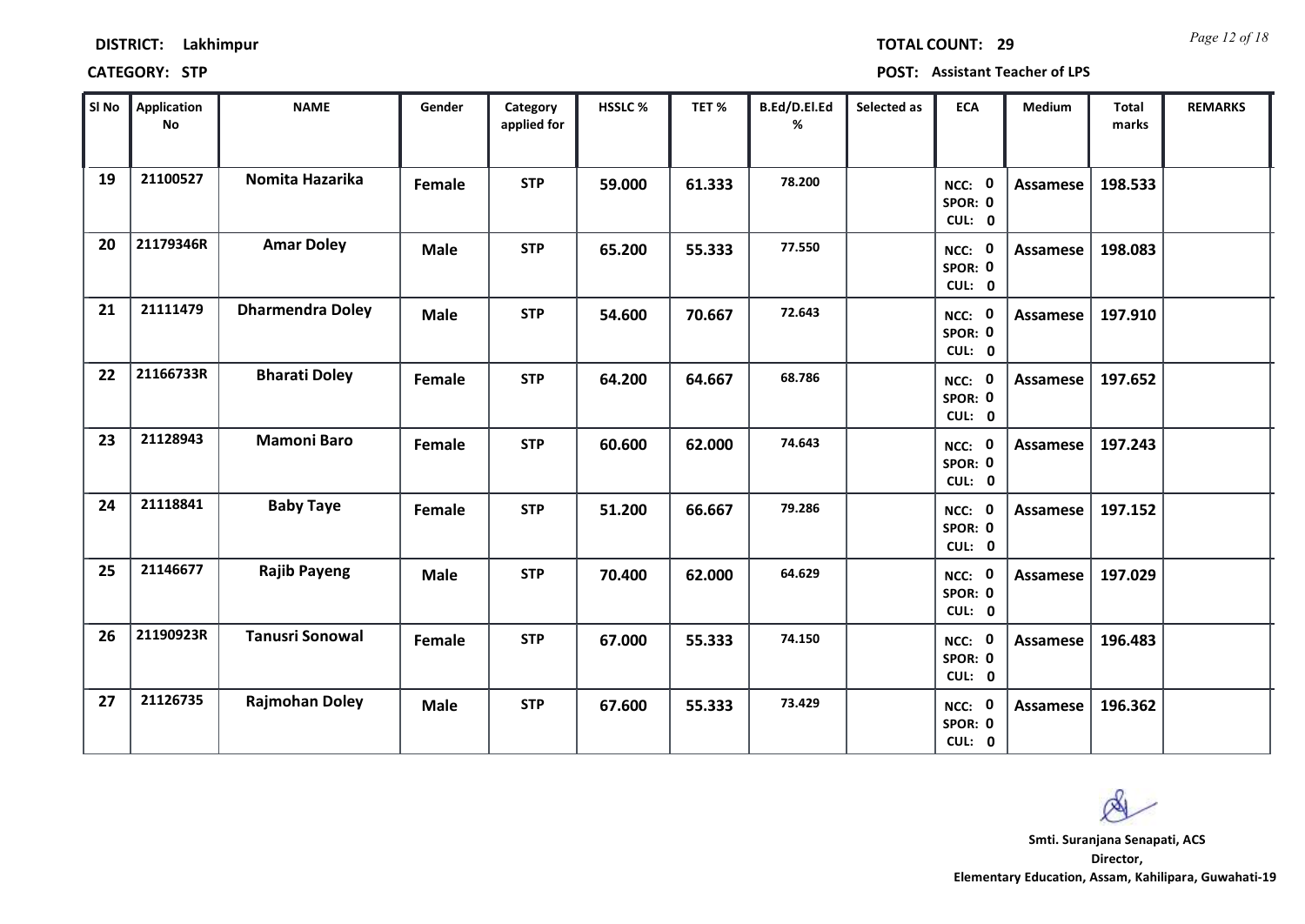*Page 13 of 18* **TOTAL COUNT: 29**

**DISTRICT: Lakhimpur**

**CATEGORY: STP POST: Assistant Teacher of LPS**

| SI No | Application<br>No | <b>NAME</b>        | Gender      | Category<br>applied for | <b>HSSLC %</b> | TET %  | <b>B.Ed/D.El.Ed</b><br>% | Selected as | <b>ECA</b>                       | <b>Medium</b> | Total<br>marks | <b>REMARKS</b> |
|-------|-------------------|--------------------|-------------|-------------------------|----------------|--------|--------------------------|-------------|----------------------------------|---------------|----------------|----------------|
| 28    | 21123508          | <b>Sharat Pegu</b> | <b>Male</b> | <b>STP</b>              | 70.200         | 55.333 | 70.714                   |             | - 0<br>NCC:<br>SPOR: 0<br>CUL: 0 | Assamese      | 196.248        |                |
| 29    | 21122831          | Joonmoni Pegu      | Female      | <b>STP</b>              | 55.000         | 64.667 | 76.143                   |             | - 0<br>NCC:<br>SPOR: 0<br>CUL: 0 | Assamese      | 195.810        |                |

 $\infty$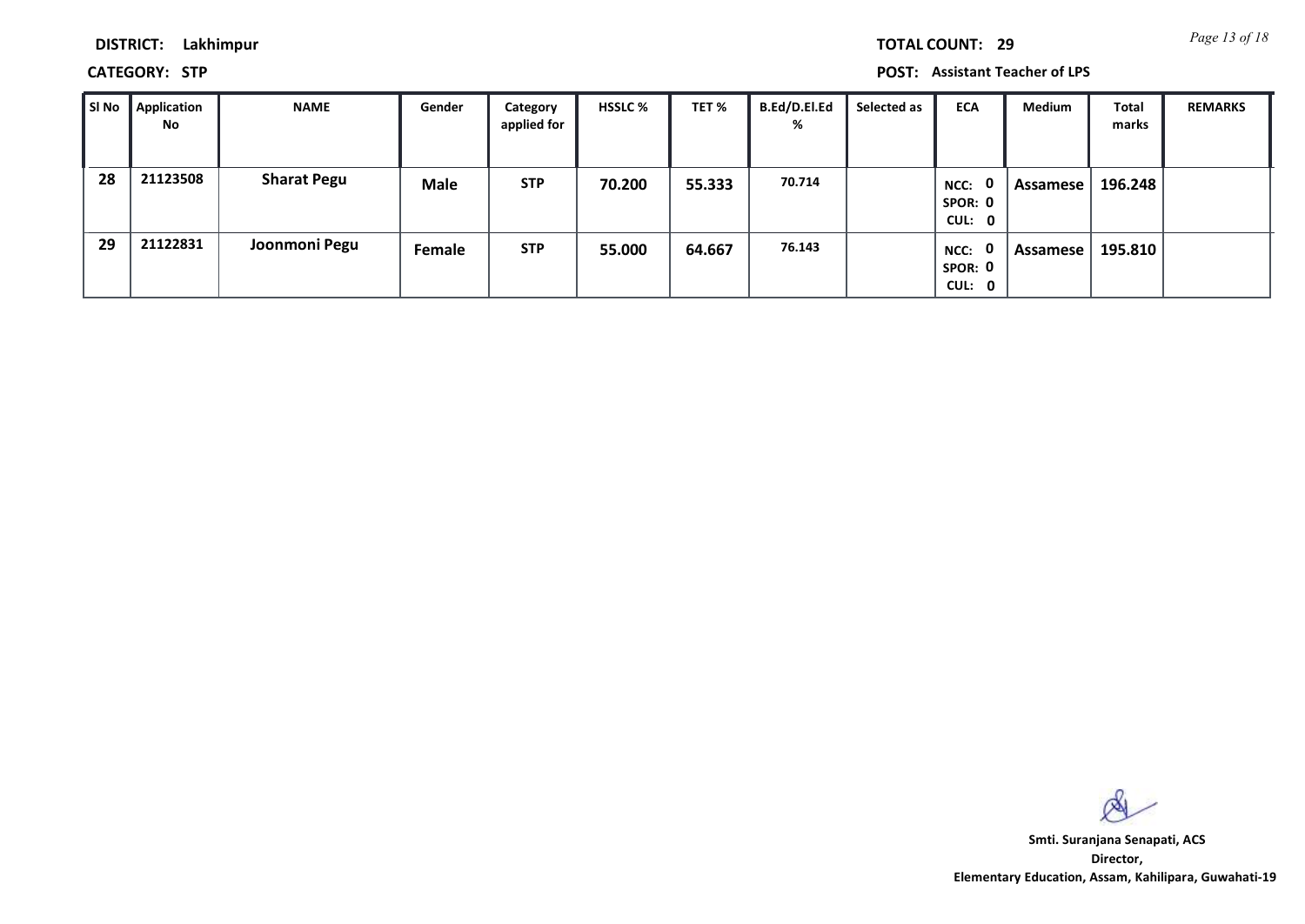| SI No                   | <b>Application</b><br><b>No</b> | <b>NAME</b>          | Gender      | Category<br>applied for | <b>HSSLC%</b> | TET %  | B.Ed/D.El.Ed<br>% | Selected as          | <b>ECA</b>                  | Medium          | Total<br>marks | <b>REMARKS</b> |
|-------------------------|---------------------------------|----------------------|-------------|-------------------------|---------------|--------|-------------------|----------------------|-----------------------------|-----------------|----------------|----------------|
| $\mathbf{1}$            | 21144067                        | Ankumoni Saikia      | Female      | <b>UR</b>               | 71.200        | 65.333 | 96.933            | Women<br>Reservation | NCC: 0<br>SPOR: 0<br>CUL: 0 | Assamese        | 233.467        |                |
| $\overline{2}$          | 21110976                        | Dhruba Jyoti Bora    | <b>Male</b> | OBC/MOBC                | 78.000        | 68.667 | 80.200            |                      | NCC: 0<br>SPOR: 0<br>CUL: 0 | Assamese        | 226.867        |                |
| $\overline{\mathbf{3}}$ | 21165624R                       | Hirak Jyoti Nath     | <b>Male</b> | OBC/MOBC                | 78.400        | 70.000 | 78.300            |                      | NCC: 0<br>SPOR: 0<br>CUL: 0 | <b>Assamese</b> | 226.700        |                |
| 4                       | 21114018                        | <b>Bijit Gogoi</b>   | <b>Male</b> | OBC/MOBC                | 76.200        | 64.000 | 86.050            |                      | NCC: 0<br>SPOR: 0<br>CUL: 0 | Assamese        | 226.250        |                |
| 5                       | 21174079R                       | <b>Dhrubali Neog</b> | Female      | OBC/MOBC                | 81.000        | 60.667 | 82.400            | Women<br>Reservation | NCC: 0<br>SPOR: 0<br>CUL: 0 | <b>Assamese</b> | 224.067        |                |
| 6                       | 21117912                        | Debojit Khataniar    | <b>Male</b> | <b>UR</b>               | 69.600        | 72.667 | 81.400            |                      | NCC: 0<br>SPOR: 0<br>CUL: 0 | <b>Assamese</b> | 223.667        |                |
| $\overline{7}$          | 21166220R                       | Siva Prasad Saikia   | <b>Male</b> | <b>EWS</b>              | 78.200        | 74.000 | 71.000            |                      | NCC: 0<br>SPOR: 0<br>CUL: 0 | <b>Assamese</b> | 223.200        |                |
| 8                       | 21175006R                       | <b>Renu Dutta</b>    | Female      | OBC/MOBC                | 74.600        | 69.333 | 78.750            | Women<br>Reservation | NCC: 0<br>SPOR: 0<br>CUL: 0 | <b>Assamese</b> | 222.683        |                |
| 9                       | 21116085                        | <b>Litan Borah</b>   | <b>Male</b> | OBC/MOBC                | 68.800        | 68.000 | 85.650            |                      | NCC: 0<br>SPOR: 0<br>CUL: 0 | <b>Assamese</b> | 222.450        |                |

 $\infty$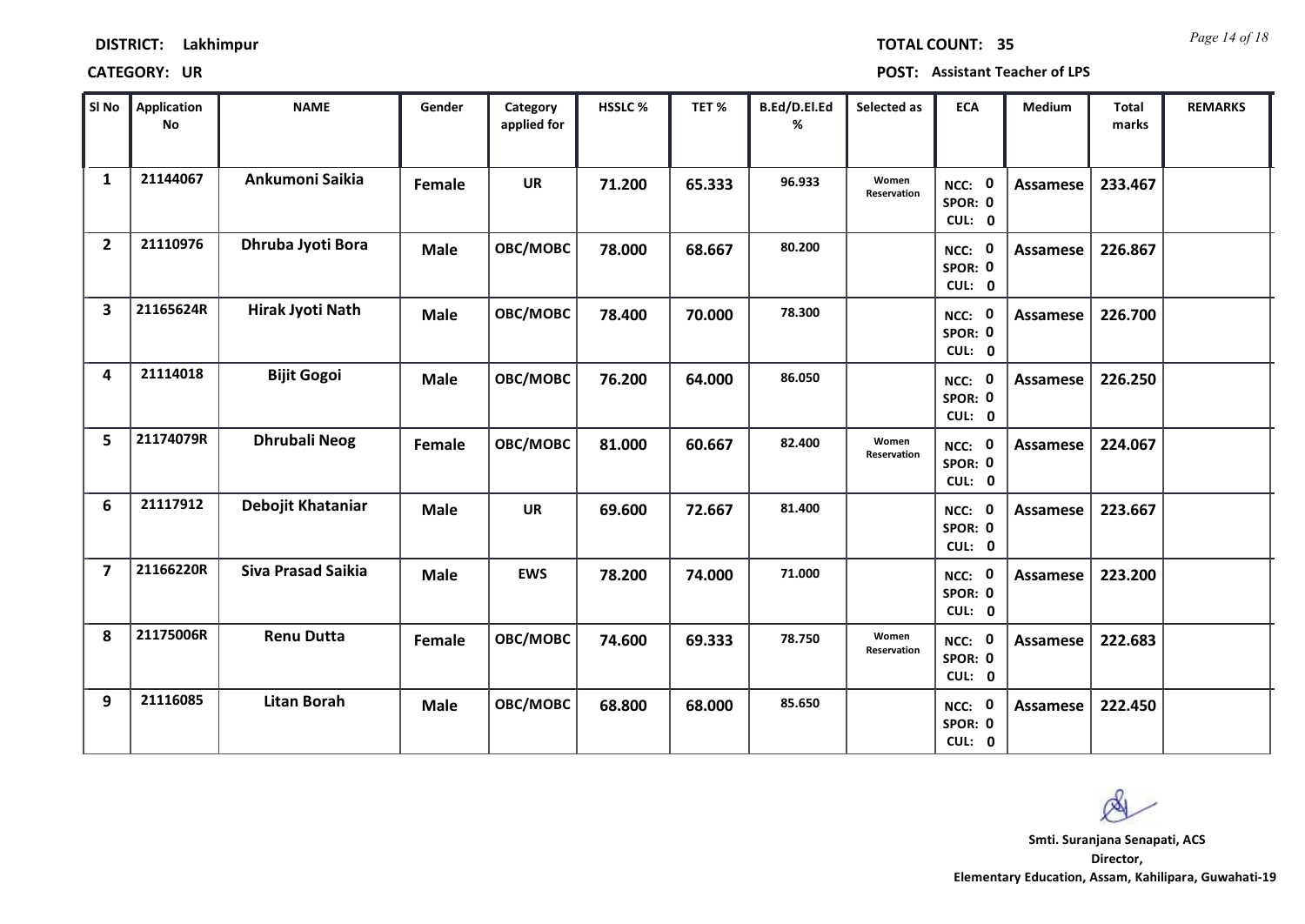| SI No | <b>Application</b><br>No | <b>NAME</b>               | Gender      | Category<br>applied for | <b>HSSLC %</b> | TET %  | B.Ed/D.El.Ed<br>% | Selected as          | <b>ECA</b>                  | <b>Medium</b>   | <b>Total</b><br>marks | <b>REMARKS</b> |
|-------|--------------------------|---------------------------|-------------|-------------------------|----------------|--------|-------------------|----------------------|-----------------------------|-----------------|-----------------------|----------------|
| 10    | 21170359R                | <b>Monika Raha</b>        | Female      | <b>UR</b>               | 71.800         | 68.667 | 81.350            | Women<br>Reservation | NCC: 0<br>SPOR: 0<br>CUL: 0 | <b>Assamese</b> | 221.817               |                |
| 11    | 21167570R                | Nayan Mani Hazarika       | <b>Male</b> | <b>EWS</b>              | 58.600         | 76.000 | 87.000            |                      | NCC: 0<br>SPOR: 0<br>CUL: 0 | Assamese        | 221.600               |                |
| 12    | 21179060R                | <b>Tilottama Devi</b>     | Female      | <b>UR</b>               | 82.000         | 63.333 | 75.950            | Women<br>Reservation | NCC: 0<br>SPOR: 0<br>CUL: 0 | Assamese        | 221.283               |                |
| 13    | 21184280R                | <b>Hemanta Bhuyan</b>     | <b>Male</b> | <b>EWS</b>              | 78.000         | 63.333 | 79.350            |                      | NCC: 0<br>SPOR: 0<br>CUL: 0 | Assamese        | 220.683               |                |
| 14    | 21175817R                | Rituparna Gogoi           | Female      | OBC/MOBC                | 78.600         | 70.000 | 71.667            | Women<br>Reservation | NCC: 0<br>SPOR: 0<br>CUL: 0 | <b>Assamese</b> | 220.267               |                |
| 15    | 21110057                 | <b>Bebi Konch</b>         | Female      | OBC/MOBC                | 80.800         | 60.667 | 78.333            | Women<br>Reservation | NCC: 0<br>SPOR: 0<br>CUL: 0 | <b>Assamese</b> | 219.800               |                |
| 16    | 21175955R                | <b>Bhagyashree Saikia</b> | Female      | OBC/MOBC                | 78.400         | 64.000 | 77.357            | Women<br>Reservation | NCC: 0<br>SPOR: 0<br>CUL: 0 | Assamese        | 219.757               |                |
| 17    | 21175781R                | <b>Afsana Ahmed</b>       | Female      | OBC/MOBC                | 77.600         | 60.667 | 80.850            | Women<br>Reservation | NCC: 0<br>SPOR: 0<br>CUL: 0 | Assamese        | 219.117               |                |
| 18    | 21202219R                | <b>Bornali Borah</b>      | Female      | <b>EWS</b>              | 69.800         | 66.667 | 82.600            | Women<br>Reservation | NCC: 0<br>SPOR: 0<br>CUL: 0 | Assamese        | 219.067               |                |

 $\infty$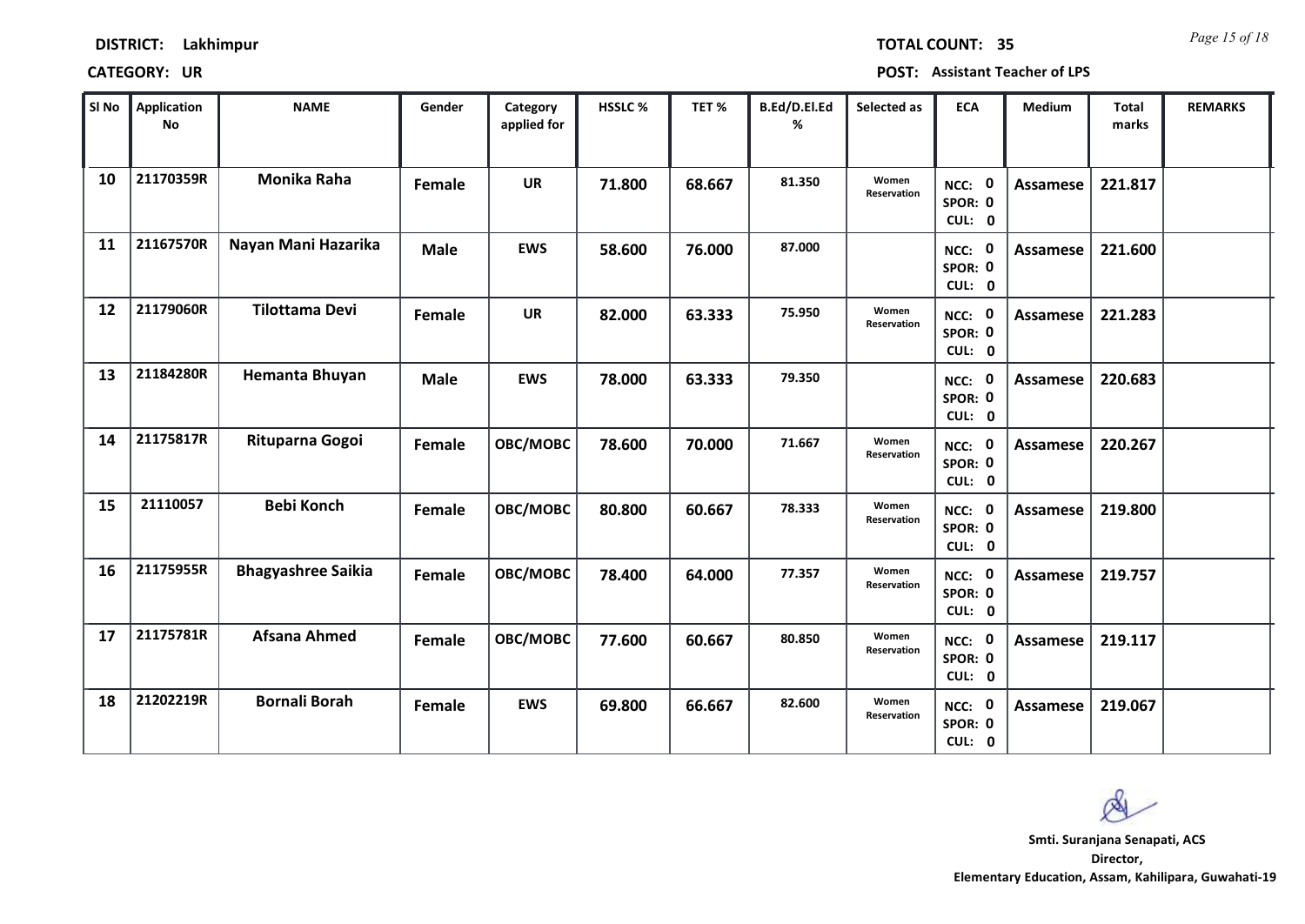| SI No | <b>Application</b><br><b>No</b> | <b>NAME</b>                | Gender      | Category<br>applied for | <b>HSSLC %</b> | TET %  | B.Ed/D.El.Ed<br>% | Selected as          | <b>ECA</b>                  | <b>Medium</b>   | <b>Total</b><br>marks | <b>REMARKS</b> |
|-------|---------------------------------|----------------------------|-------------|-------------------------|----------------|--------|-------------------|----------------------|-----------------------------|-----------------|-----------------------|----------------|
| 19    | 21107283                        | Dipshikha Gogoi            | Female      | OBC/MOBC                | 77.200         | 60.667 | 80.850            | Women<br>Reservation | NCC: 0<br>SPOR: 0<br>CUL: 0 | <b>Assamese</b> | 218.717               |                |
| 20    | 21172165R                       | Mousumi Phukan             | Female      | OBC/MOBC                | 72.400         | 66.000 | 79.889            |                      | NCC: 0<br>SPOR: 0<br>CUL: 0 | Assamese        | 218.289               |                |
| 21    | 21190016R                       | Prajnyan Pratim Lamu       | <b>Male</b> | OBC/MOBC                | 73.800         | 72.000 | 72.444            |                      | NCC: 0<br>SPOR: 0<br>CUL: 0 | <b>Assamese</b> | 218.244               |                |
| 22    | 21187036R                       | <b>Geetashree Handique</b> | Female      | OBC/MOBC                | 75.000         | 64.000 | 79.200            |                      | NCC: 0<br>SPOR: 0<br>CUL: 0 | <b>Assamese</b> | 218.200               |                |
| 23    | 21108024                        | <b>Robin Bhuyan</b>        | <b>Male</b> | OBC/MOBC                | 67.200         | 70.667 | 80.300            |                      | NCC: 0<br>SPOR: 0<br>CUL: 0 | <b>Assamese</b> | 218.167               |                |
| 24    | 21116115                        | Dhrubajyoti Nath           | <b>Male</b> | OBC/MOBC                | 70.600         | 68.667 | 78.500            |                      | NCC: 0<br>SPOR: 0<br>CUL: 0 | <b>Assamese</b> | 217.767               |                |
| 25    | 21176272R                       | Chayanika Lahan            | Female      | <b>OBC/MOBC</b>         | 77.400         | 61.333 | 78.800            |                      | NCC: 0<br>SPOR: 0<br>CUL: 0 | <b>Assamese</b> | 217.533               |                |
| 26    | 21175982R                       | Debangana Hazarika         | Female      | OBC/MOBC                | 70.800         | 62.667 | 83.900            |                      | NCC: 0<br>SPOR: 0<br>CUL: 0 | <b>Assamese</b> | 217.367               |                |
| 27    | 21170819R                       | <b>Dimpee Das</b>          | Female      | <b>SC</b>               | 71.200         | 68.000 | 78.100            |                      | NCC: 0<br>SPOR: 0<br>CUL: 0 | Assamese        | 217.300               |                |

Ø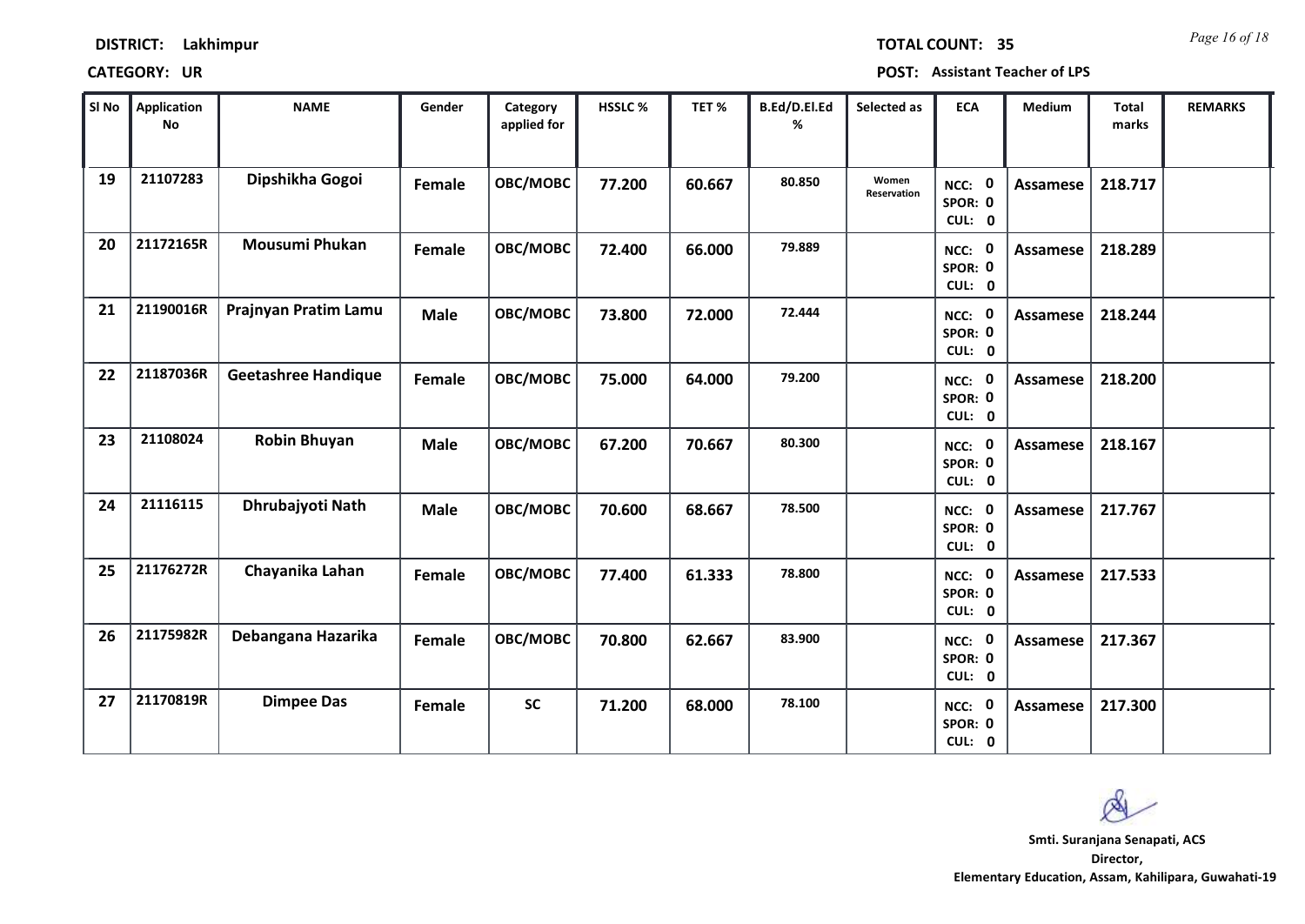| SI No | <b>Application</b><br>No | <b>NAME</b>           | Gender      | Category<br>applied for | HSSLC % | TET %  | B.Ed/D.El.Ed<br>% | Selected as | <b>ECA</b>                          | Medium          | <b>Total</b><br>marks | <b>REMARKS</b> |
|-------|--------------------------|-----------------------|-------------|-------------------------|---------|--------|-------------------|-------------|-------------------------------------|-----------------|-----------------------|----------------|
| 28    | 21168568R                | Rituparna Bhuyan      | <b>Male</b> | OBC/MOBC                | 75.600  | 65.333 | 76.200            |             | NCC: 0<br>SPOR: 0<br>CUL: 0         | Assamese        | 217.133               |                |
| 29    | 21176193R                | Kankana Baruah        | Female      | OBC/MOBC                | 77.400  | 64.000 | 75.400            |             | NCC: 0<br>SPOR: 0<br>CUL: 0         | Assamese        | 216.800               |                |
| 30    | 21184964R                | Karuna Borah          | <b>Male</b> | OBC/MOBC                | 69.000  | 70.667 | 76.900            |             | NCC: 0<br>SPOR: 0<br>CUL: 0         | <b>Assamese</b> | 216.567               |                |
| 31    | 21184667R                | Jadumoni Borah        | <b>Male</b> | <b>EWS</b>              | 75.000  | 62.000 | 79.300            |             | NCC: 0<br>SPOR: 0<br>CUL: 0         | <b>Assamese</b> | 216.300               |                |
| 32    | 21192568R                | Mrigakhi Hazarika     | Female      | <b>EWS</b>              | 78.200  | 64.000 | 74.000            |             | NCC: 0<br>SPOR: 0<br>CUL: 0         | <b>Assamese</b> | 216.200               |                |
| 33    | 21186815R                | Desdimona Baruah      | Female      | OBC/MOBC                | 70.200  | 66.000 | 79.950            |             | NCC: 0<br>SPOR: 0<br>CUL: 0         | <b>Assamese</b> | 216.150               |                |
| 34    | 21118024                 | Pranayan Jyoti Baruah | <b>Male</b> | OBC/MOBC                | 64.000  | 61.333 | 80.750            |             | <b>NCC: 10</b><br>SPOR: 0<br>CUL: 0 | Assamese        | 216.083               |                |
| 35    | 21109772                 | <b>Banti Handique</b> | Female      | OBC/MOBC                | 75.600  | 60.000 | 80.300            |             | NCC: 0<br>SPOR: 0<br>CUL: 0         | Assamese        | 215.900               |                |

 $\infty$